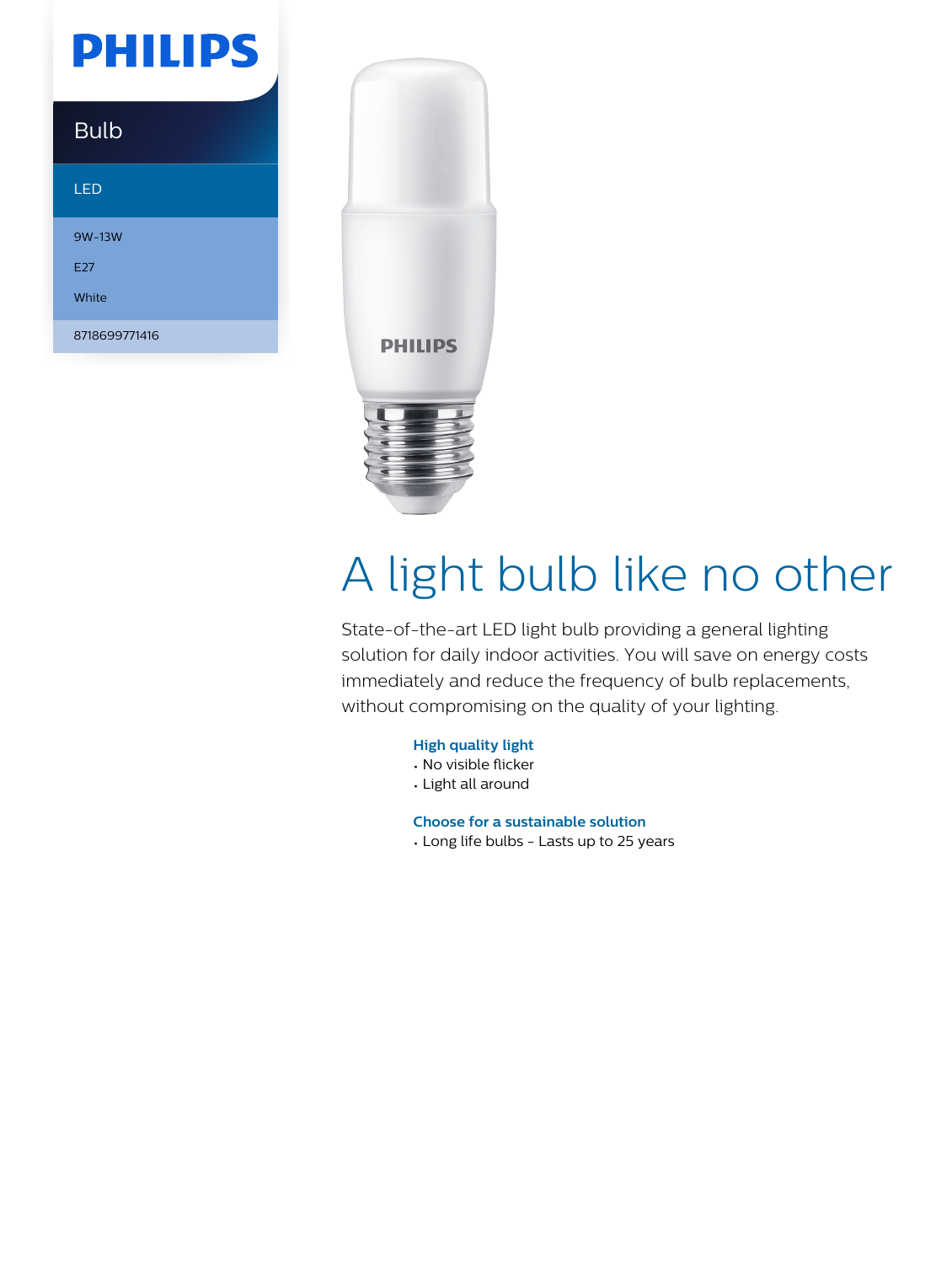#### 8718699771416

## **Highlights**

#### **No visible flicker**

When your light flickers in quick succession it could be hard on the eyes, cause headaches, and even set off an attack for those with photosensitive epilepsy. It's both unpleasant and unnecessary. LEDs can flicker because of their rapid response to the driver current. However, because Philips LEDs are designed so that variations in your driver current's output are minimized, they eliminate the factors that cause flicker. So, you won't see it, not even a hint.

#### **Light all around**

Thanks to its innovative but vintage design shape, this LED bulb prevents the shadow that normally appears at the beam spread edge. The result? Natural warm white light all around.

#### **25,000-hour rated average life**



With a lifetime of up to 25,000 hours. you can reduce the hassle of frequently replacing your light bulbs and enjoy a perfect lighting solution for over 25 years.

## Specifications

#### **Bulb characteristics**

- Dimmable: No
- Intended use: Indoor
- Lamp shape: Non directional bulb
- Socket: E27
- Technology: LED
- Type of glass: Frosted

#### **Bulb dimensions**

- Height: 11.1 cm
- Weight: 0.037 kg
- Width: 3.8 cm

#### **Durability**

- Average life (at 2.7 hrs/day): 25 year(s)
- Lumen maintenance factor: 70%
- Nominal lifetime: 25,000 hour(s)
- Number of switch cycles: 50,000

#### **Light characteristics**

- Beam angle: 200 degree(s)
- Color consistency: 6SDCM
- Color rendering index (CRI): 80
- Color temperature: 3000 K
- Light Color Category: White
- Nominal luminous flux: 750 lumen
- Starting time: <0.5 s
- Warm-up time to 60% light: Instant full light
- Color Code: 830 | CCT of 3000K

#### **Miscellaneous**

• EyeComfort: No

#### **Other characteristics**

- Lamp current: 60 mA
- $\cdot$  Efficacy: 83 lm/W

#### **Packaging information**

- EAN: 8718699771416
- EOC: 871869977141600
- Product title: ESS LEDStick 9W E27 3000K 1PF/12 AF

#### **Power consumption**

- Power factor: 0.51
- Voltage: 220-240 V
- Wattage: 9 W
- Wattage equivalent: 13 W

#### **Product dimensions & weight**

• Length: 11.1 cm

#### **Rated values**

- Rated beam angle: 200 degree(s)
- Rated lifetime: 25,000 hour(s)
- Rated luminous flux: 750 lumen
- Rated power: 9 W

#### **Technical specifications**

• Frequency: 50-60 Hz